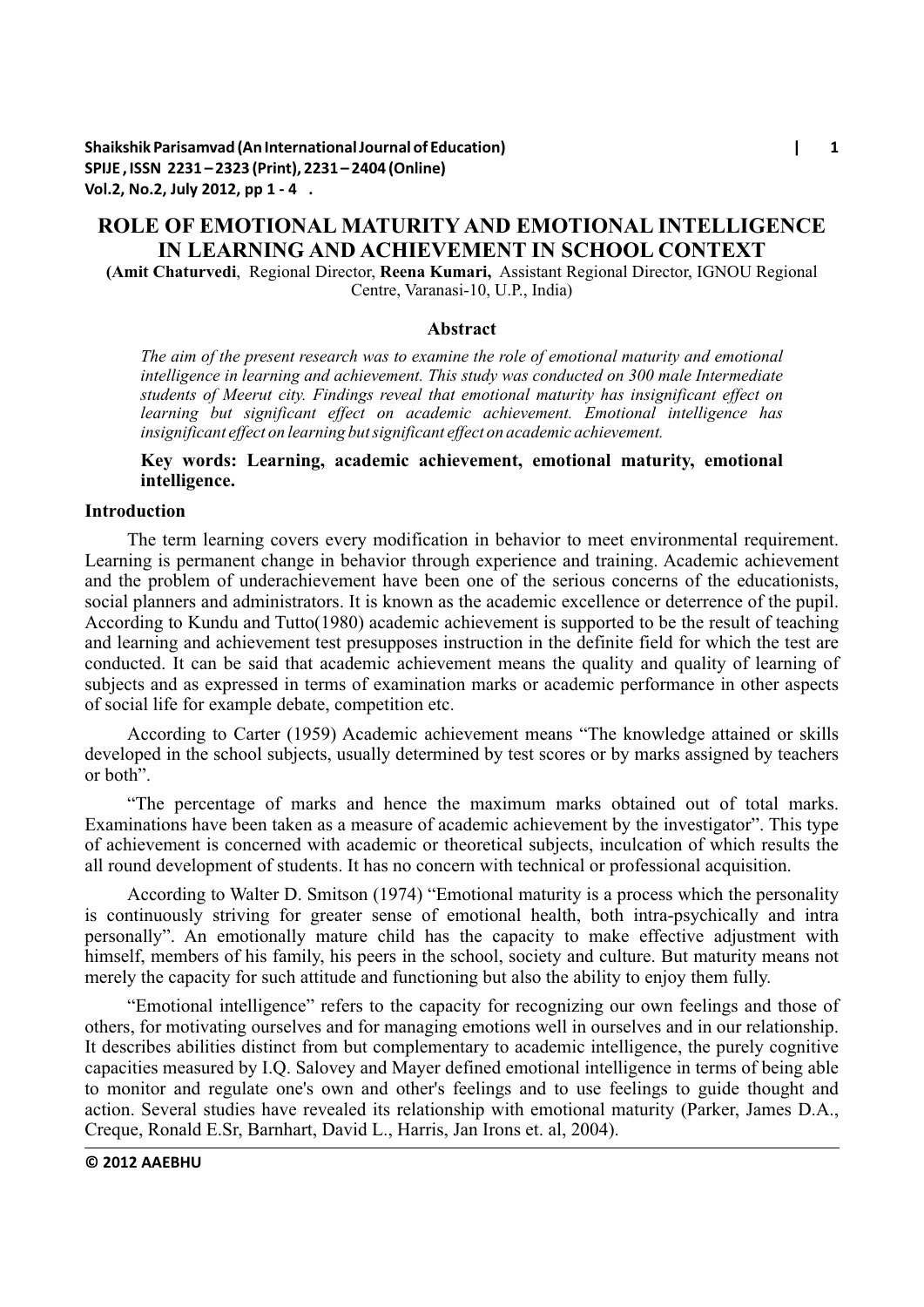#### **2 | SPIJE, Vol.2, No.2, July 2012**

The aim of the present study is to examine the role of emotional maturity and emotional intelligence in learning and achievement in school context. As early as in 1921, Terman suggested that the quality of a child's school work depends in part on other factor than intelligence such as health, regularity of attendance, attitude towards teacher, emotional stability, encouragement of home etc.

# **On the basis of review of literature following hypotheses regarding the above mentioned factors were formulated:**

- 1. There would be significant difference between the mean learning scores of high emotional maturity and low emotional maturity subjects.
- 2. There would be significant difference between the mean academic achievement scores of high emotional maturity and low emotional maturity subjects.
- 3. There would be significant difference between the mean learning scores of high emotional intelligence and low emotional intelligence subjects.
- 4. There would be significant difference between the mean academic achievement scores of high emotional intelligence and low emotional intelligence subjects.

## **Method:**

**Sample:** The present study is conducted on the population of Intermediate students of Meerut city proper. For this purpose three schools of the city were approached (CBSE schools). A sample of 300 male students of  $12<sup>th</sup>$  classes were taken: The selection of the sampled subjects from the total population was done with the use of incidental cum purposive method of sampling. Those present in the class of the first day of data collection were included in the sample. It was purposive in the sense the only those schools were covered in the sample where male students studied. The method of sampling consisted of coverage of students of the entire population present on roll of the first day of data collection. Moreover selected sample was matched in terms of their age (16 to 18 years) residence (urban) and education ( $12<sup>th</sup>$  class).

**Tools :** The following tools were used:

- **1. Personal Data Sheet :** Self prepared by the researcher incorporating items related to personal identity and academic achievement (Obtained marks in IX,X, and XI Class).Mean percentage of IX,X, and XI Class was used as measures of Academic Achievement.
- **2. Formeasuring learning :**Learning experiment having 10 nonsense syllables was used.
- **3. For Measuring Emotional maturity :** Emotional Maturity scale developed by Dr.Yashbir Singh and Dr.Mahesh Bhargava was used.
- **4. For Measuring Emotional Intelligence :** Mangal emotional intelligence inventory prepared by Dr.S.K.Mangal and Mrs.Shubra Mangal was used.

The above mentioned measuring devices were administered to the students in small groups (20 to 30) after establishing rapport with them.

# **Results and Discussion:**

**Emotional Maturity:** In order to test the hypothesis that there would be significant difference between the mean learning scores of high emotional maturity and low emotional maturity subjects. Students were classified into two groups high emotional maturity and low emotional maturity on the basis of their response in emotional maturity scale. T- test was used.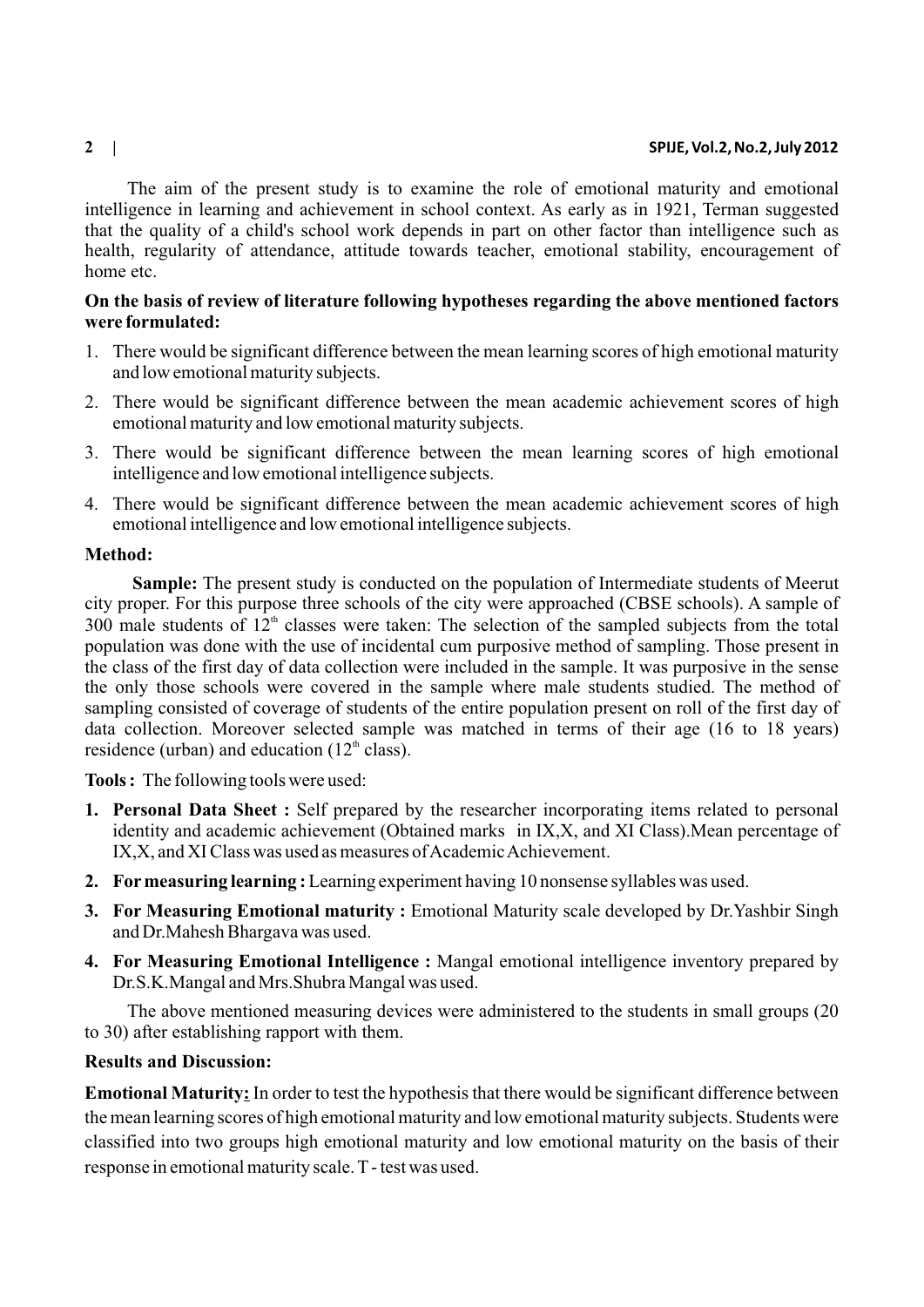| Table 1: Comparison of High Emotional Maturity (HEM) and Low Emotional Maturity (LEM) |          |  |             |  |              |  |  |  |  |
|---------------------------------------------------------------------------------------|----------|--|-------------|--|--------------|--|--|--|--|
| subject in respect of their learning scores.                                          |          |  |             |  |              |  |  |  |  |
|                                                                                       | $\Gamma$ |  | $M_{\odot}$ |  | raku ka raku |  |  |  |  |

| Group      |     | Mean  | <b>SD</b> | t - value | p-value |
|------------|-----|-------|-----------|-----------|---------|
| <b>HEM</b> |     | 52.80 | 10.74     | . 43      | .01     |
| LEM        | 149 | 54.90 | 14.75     |           |         |

It is obvious from table 1 that low Emotional Maturity subjects have scored slightly higher (Mean=54.90) on learning scores . The obtained t-value ( $t = 1.43$ ) between the two groups was found to be insignificant beyond chance.

**Table 2: Comparison of High Emotional Maturity and Low Emotional Maturity subjects in respect of theirAcademic Achievement scores.**

| Group | N     | Mean                       | <b>SD</b> | t value                  | p-value |
|-------|-------|----------------------------|-----------|--------------------------|---------|
| HEM   | 1 J 1 | 59.55                      | 6.14      | $\overline{\phantom{a}}$ | .01     |
| EM    | .49   | r 7<br>$\gamma$<br>، ر. زر | 9.36<br>a | $V \cdot L$              |         |

It is apparent from table 2 that subjects with high emotional maturity have scored higher(Mean  $= 59.55$ ) than subjects with low emotional maturity (Mean  $= 53.37$ ) on academic achievement scores. The comparison between the two means has yielded a t- value of 6.72 which is significant at .01 level of confidence .The obtained t-value between the two groups is significant beyond chance.

**Emotional Intelligence:** T-test was employed to test the hypothesis that there would be significant difference between the mean learning scores of high emotional intelligence and low emotional intelligence subjects. Median scores had been taken as criterion for classifying subjects having high emotional intelligence and low emotional intelligence.

**Table 3: Comparison of high Emotional Intelligence and low emotional Intelligence subjects in respect of theirLearning Scores**.

| Group |       | Mean        | <b>SD</b> | t-value             | p-value |
|-------|-------|-------------|-----------|---------------------|---------|
| HEI   | 1 J J | 54.40       | 12.04     | $\mathbf{O}$<br>.01 | .01     |
| LEI   | 47    | 50<br>53.20 | 13.45     |                     |         |

It is evident from table 3 that high emotional intelligence subjects have scored slightly higher (Mean =  $54.50$ ) than low emotional Intelligence subjects (Mean =  $53.20$ ) on learning scores. The comparison between the two mean has yielded a t- value of .81 which is not significant even at .05 level of confidence.

**Table 4: Comparison of High Emotional Intelligence and low Emotional Intelligence subjects in respect of theirAcademic Achievement scores.**

| Group | N   | Mean        | <b>SD</b>            | t-value | p-value |
|-------|-----|-------------|----------------------|---------|---------|
|       | r n | 02.33       | 0.47                 | ر د ب   | .v.     |
| - E 1 | .47 | c.<br>00.30 | $\circ$<br>$\cdot$ O |         |         |

It is obvious from table 4 that low emotional intelligence subjects have scored higher (Mean  $=$ 65.30) than high emotional intelligence subjects (Mean=62.33) on academic achievement scores. The comparison between the two means has yielded a t -value of 3.19 which is significant beyond 0.01 level of confidence.

There are several factors which affect learning and achievement in school context. Indian researchers have paid their attention mainly on environmental and personality factors. Some